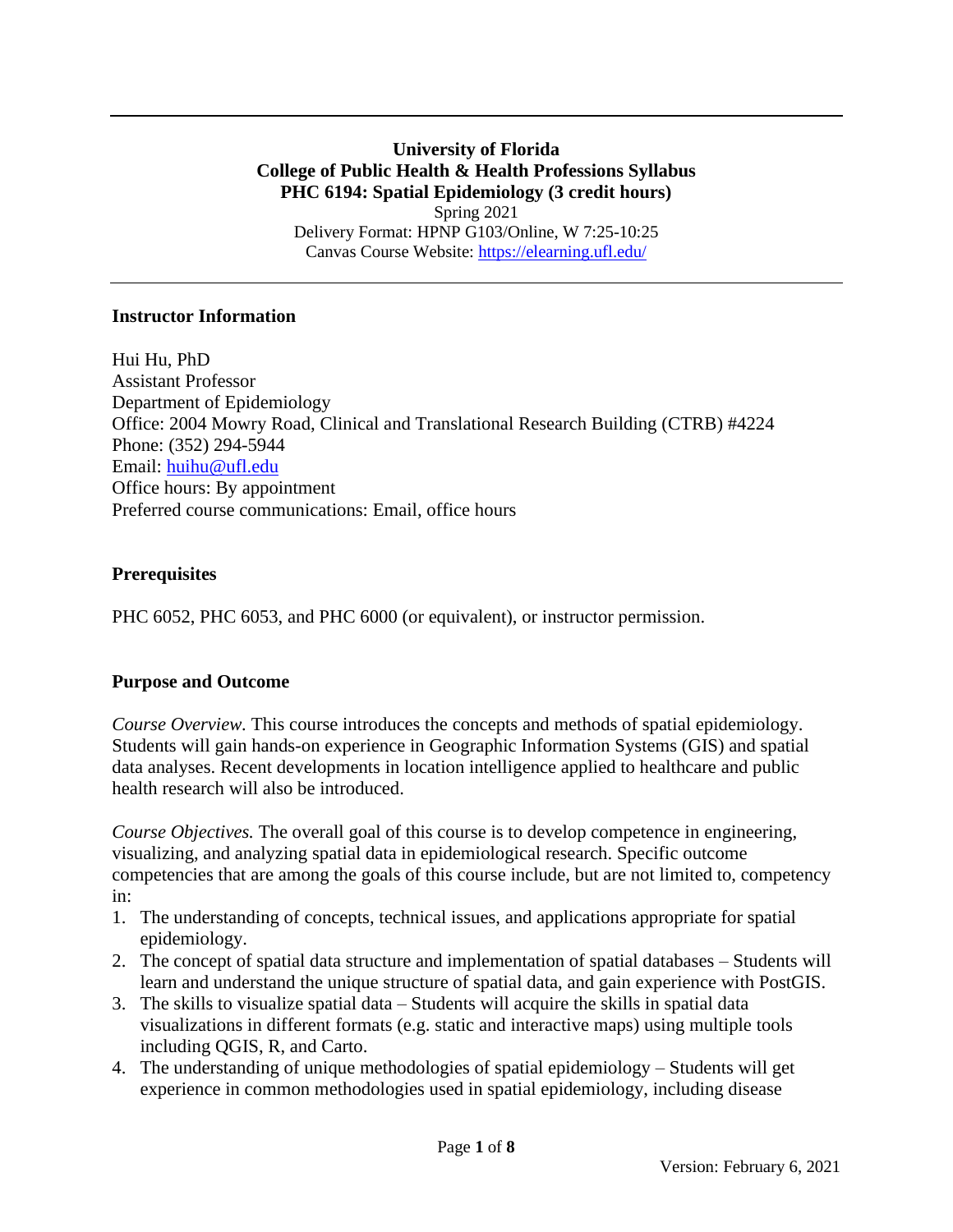mapping, disease clustering, ecological analysis, and advanced methods such as geographically weighted regression and Bayesian models.

*Instructional Methods.* We will meet for 14 sessions, each of which will include a recorded lecture and a live recitation session that lasts around 1 hour (start at 9am on Wednesday). Students will be expected to run VirtualBox on their laptops for the labs and recitation sessions unless otherwise required. Recitations are weekly live sessions with your TA that will answer your questions and explain solutions to your homework and exam. There are no exams, and grades will be based entirely on attendance (5%), homework assignments (50%), and final project (45%).

### **Description of Course Content**

| Date              | Agenda ( $\bullet$ = topic, $\Diamond$ = Lab, $\bullet$ = Recitation)                                                 | <b>Assignment Due</b><br>(% of Final<br>Grade*) | Project Due<br>(% of Final Grade) |  |
|-------------------|-----------------------------------------------------------------------------------------------------------------------|-------------------------------------------------|-----------------------------------|--|
| January 13, 2021  | • Course overview<br>♦ Virtual Machine Setup, R Crash Course                                                          |                                                 |                                   |  |
| January 20, 2021  | • Introduction to Spatial Database,<br>Relational Database, and SQL<br>♦ PostgreSQL<br>• VM setup, R crash course Q&A |                                                 |                                   |  |
| January 27, 2021  | • Spatial Data Types and Spatial Reference<br>System<br>$\Diamond$ PostGIS<br>Assignment 1 solution, PostgreSQL Q&A   | Assignment 1<br>(10%)                           |                                   |  |
| February 3, 2021  | • Spatial Data Engineering<br>$\Diamond$ PostGIS<br>◆ PostGIS Q&A                                                     |                                                 | Form a project<br>team $(0\%)$    |  |
| February 10, 2021 | • Geocoding and Spatial Data Linkage<br>♦ Google Maps Geocoding API<br>◆ PostGIS Q&A                                  |                                                 |                                   |  |
| February 17, 2021 | · Spatial Data Visualization, Part 1<br>$\Diamond$ QGIS<br>Assignment 2 solution, Geocoding Q&A                       | Assignment 2<br>$(10\%)$                        |                                   |  |
| February 24, 2021 | • Spatial Data Visualization, Part 2<br>$\Diamond$ R and Carto<br>◆ Visualization Q&A                                 |                                                 |                                   |  |
| March 3, 2021     | • Disease Mapping<br>♦ Smoothing and Interpolation<br>Assignment 3 solution, visualization<br>Q&A                     | Assignment 3<br>$(10\%)$                        |                                   |  |
| March 10, 2021    | • Disease Clustering<br>♦ Densities and Spatial Autocorrelation<br>$\triangle$ Disease mapping Q&A                    |                                                 |                                   |  |
| March 17, 2021    | • Ecological Analyses<br>◊ Mixed-effects Models<br>Assignment 4 solution, disease clustering<br>Q&A                   | Assignment 4<br>$(10\%)$                        |                                   |  |
| March 24, 2021    | • Student Presentations (live session)                                                                                |                                                 | Project proposal<br>(15%)         |  |

*Course Schedule.*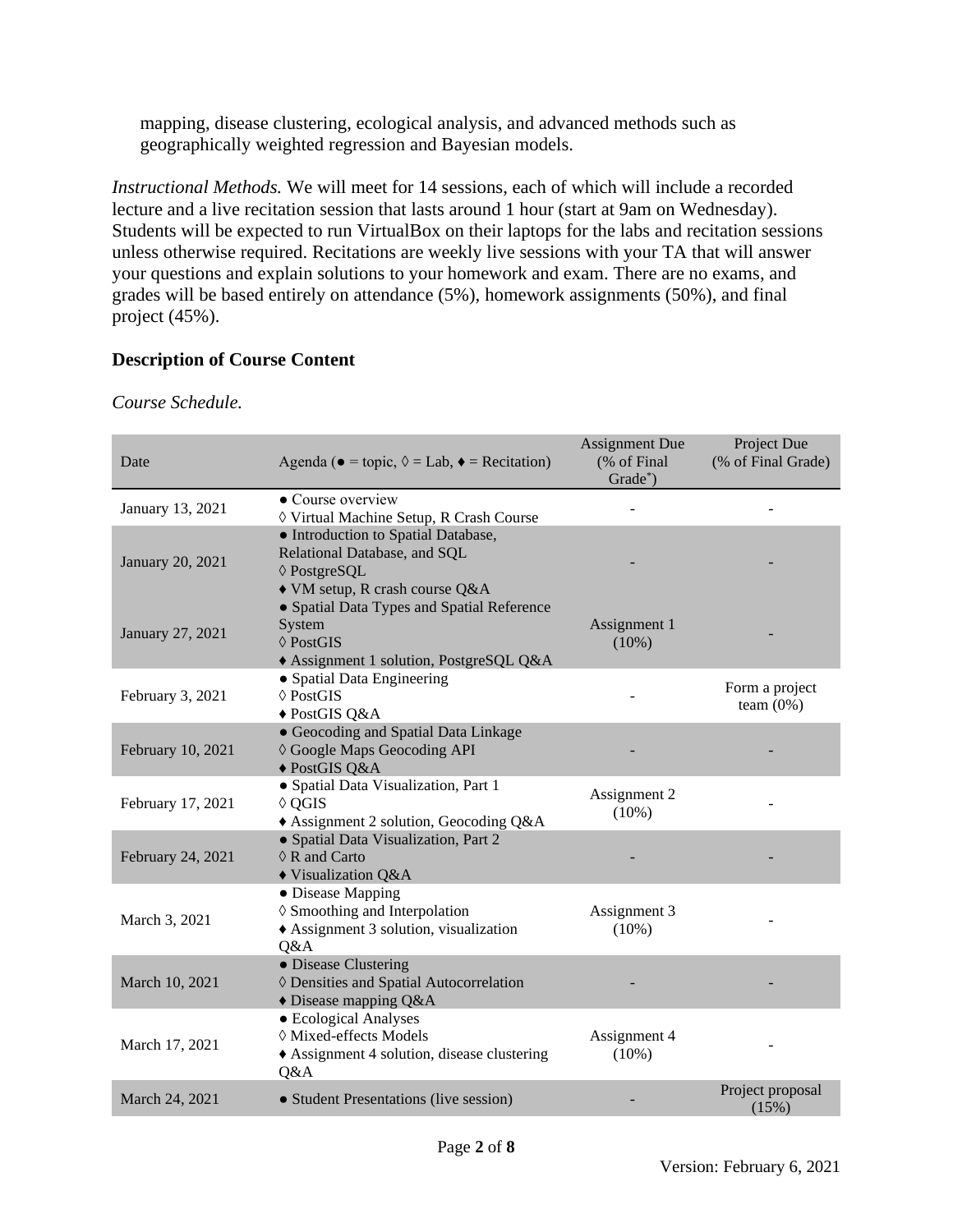| March 31, 2021 | • Geographically Weighted Regression<br>$\Diamond$ GWR<br>$\blacklozenge$ Mixed-effects Models Q&A |                          |                            |
|----------------|----------------------------------------------------------------------------------------------------|--------------------------|----------------------------|
| April 7, 2021  | • Bayesian Models, Part 1<br>$\Diamond$ JAGS<br>$\triangle$ Assignment 5 solution, GWR Q&A         | Assignment 5<br>$(10\%)$ |                            |
| April 14, 2021 | • Bayesian Models, Part 2<br>$\Diamond$ R-INLA<br>$\triangleleft$ JAGS Q&A                         |                          |                            |
| April 21, 2021 | • Student presentations (live session)                                                             |                          |                            |
| April 28, 2021 | $\triangle$ Assignment 6 solution, R-INLA Q&A                                                      | Assignment 6<br>$(10\%)$ | Project report<br>$(30\%)$ |

\* Only the highest 5 grades will count towards the final course grade.

*Course Materials and Technology.* Readings for the course will be assigned each week for the next lecture. There is no required textbook. For technical support for this class, please contact the UF Help Desk at: [Learning-support@ufl.edu,](mailto:Learning-support@ufl.edu) (352) 392-HELP – select option 2, or [https://lss.at.ufl.edu/help.shtml.](https://lss.at.ufl.edu/help.shtml)

### **Academic Requirements and Grading**

*Grade Composition.*

- Attendance: 5%
- Homework assignments: 50%
- Midterm (project proposal and presentation): 15%
- Final (project report and presentation): 30%

*Attendance.* Class attendance is mandatory. Excused absences follow the criteria of the UF Graduate Catalogue (e.g. illness, serious family emergency, military obligations, religious holidays), and should be communicated to the instructor prior to the missed class day when possible. UF rules require attendance during the first two course sessions. Each unexcused absence results in a 1.5% point deduction from the final grade. Missing more than three scheduled sessions without excuse (each live recitation session is about 1 hour) will result in a failure. Students are responsible for all material presented in class and meeting the scheduled due dates for class assignments.

*Homework assignments.* A total of 6 assignments will be given, and the highest 5 grades will count towards the final grade. All assignments are small projects. These exercises are often simple and it is easy to find their implementations online. You can use these online implementations as references. However, you will be penalized if you merely copy others' work. I reserve the rights to ask you to explain your code line-by-line. You are required to compliant with the following assignment rules:

- Your assignment must be turned in no later than 11:59pm on the day it is due.
- Late homework assignments will NOT be accepted, unless you have a formal proof of the exception (e.g., a written doctor note, a police ticket, etc.).
- No handwritten assignment. All assignments need to be submitted electronically either by email or the online system (will be clarified at the beginning of the course).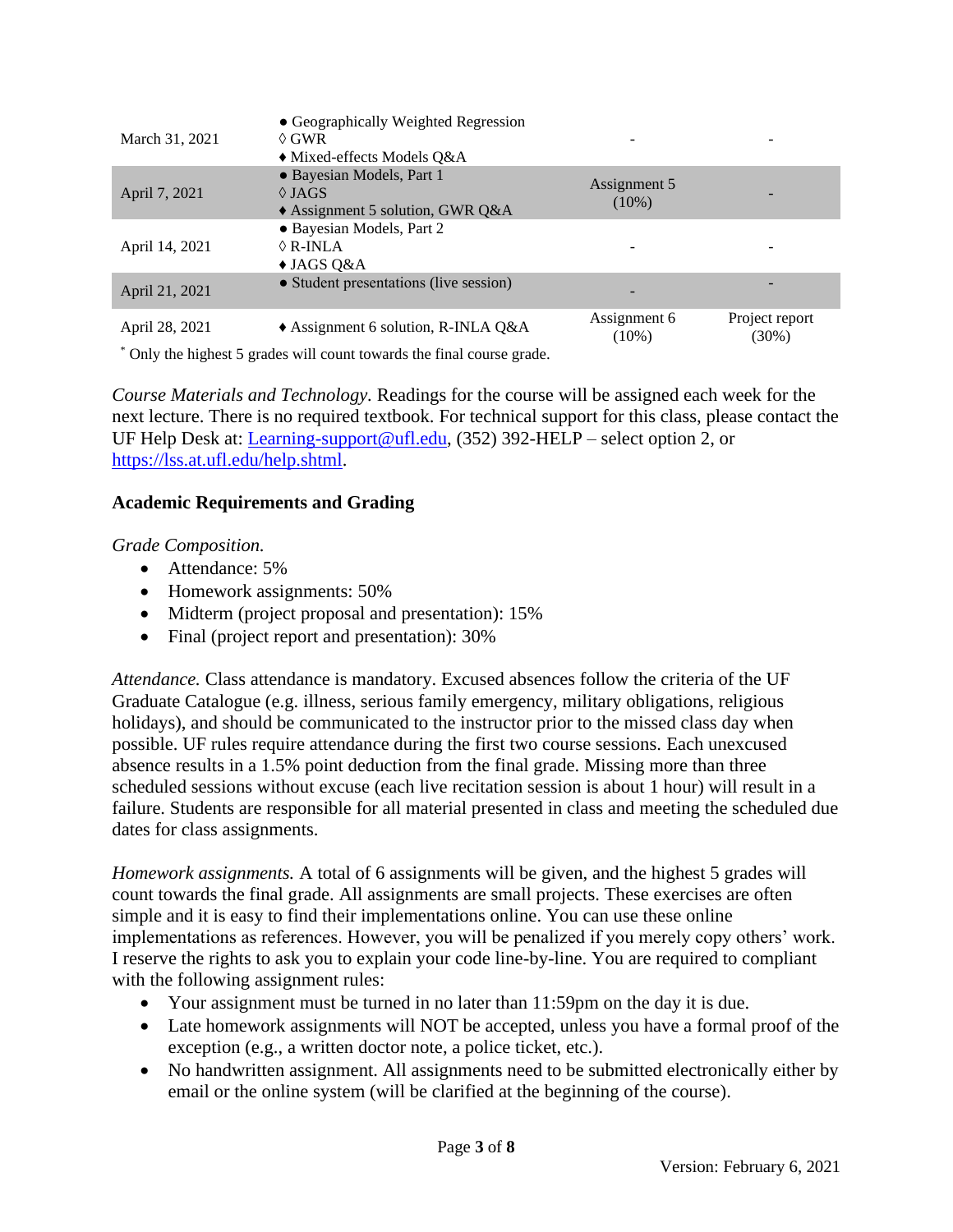- DO NOT COPY OTHERS' HOMEWORK. There is zero-tolerance. The one who copy the homework will receive 0 point; and the one who is copied will get only 50% of the points that he/she should have received.
- You can work with others (e.g., discuss, consult, etc.) on a homework assignment. And, if you work on a homework assignment with other students in the course, you are required to list their names when you turn in the assignment. Plagiarism will receive 0 point.
- Searching for a solution on the web—and then submitting it as your answer for a homework assignment—will be considered a violation.

*Course project.* The final product of the course is a course project, which consists of 45% of the final grade. Each student is required to complete a course project. You can work individually or collaborate with other students as a team. For teams with at least one doctoral student, up to two (2) members are allowed. For teams with only master students, up to three (3) members are allowed. Exception can only be made with written explanation and subject to the instructor's approval. In addition, please clearly delineate roles and responsibilities of each team member. Your final grade of the course project will be adjusted based on your contribution (e.g., merely presenting the project in the final presentation is NOT a contribution). Two options are available for the course project. OPTION A: Pick one article from a list of publications (which will be made available mid-February), and write codes to reproduce the findings. OPTION B: Come up your own ideas for the course project. The project is required to include spatial data engineering, analysis, and visualization. You will conduct extensive background research (e.g., literature review, identify and retrieve potential datasets, engineer and analyze the data, visualize and present the findings, etc.), and you are expected to write a project proposal and give a presentation during the midterm. Please follow the detailed requirements below.

# *Project proposal requirements:*

- Cover Page: Include title and list of team members.
- Project description: One-page, and please include the following:
	- o Specific Aims/Objectives: for those choosing option A, please cite the article you'd like to reproduce and briefly summarize the specific aims/objectives of the article. For those choosing option B, please state your aims/objectives.
	- o Approach/Research Design
	- o Timeline
	- o Literature cited (no page limit); please follow the Vancouver style.
- Proposals must use single column and single spacing; Arial or Times New Roman font; font size no smaller than 11 point; tables and figure labels can be in 10 point; 0.5 inch margins.

### *Midterm project proposal presentation:*

- Up to ten (10) slides and no more than 10 minutes of presentation with 5 minutes Q&A.
- Please send the slides to the instructor at least three (3) days in advance.
- Each project team is expected to turn in a final project report, associated code and datasets (or reference to used datasets), and a group presentation.

*Project report requirements:*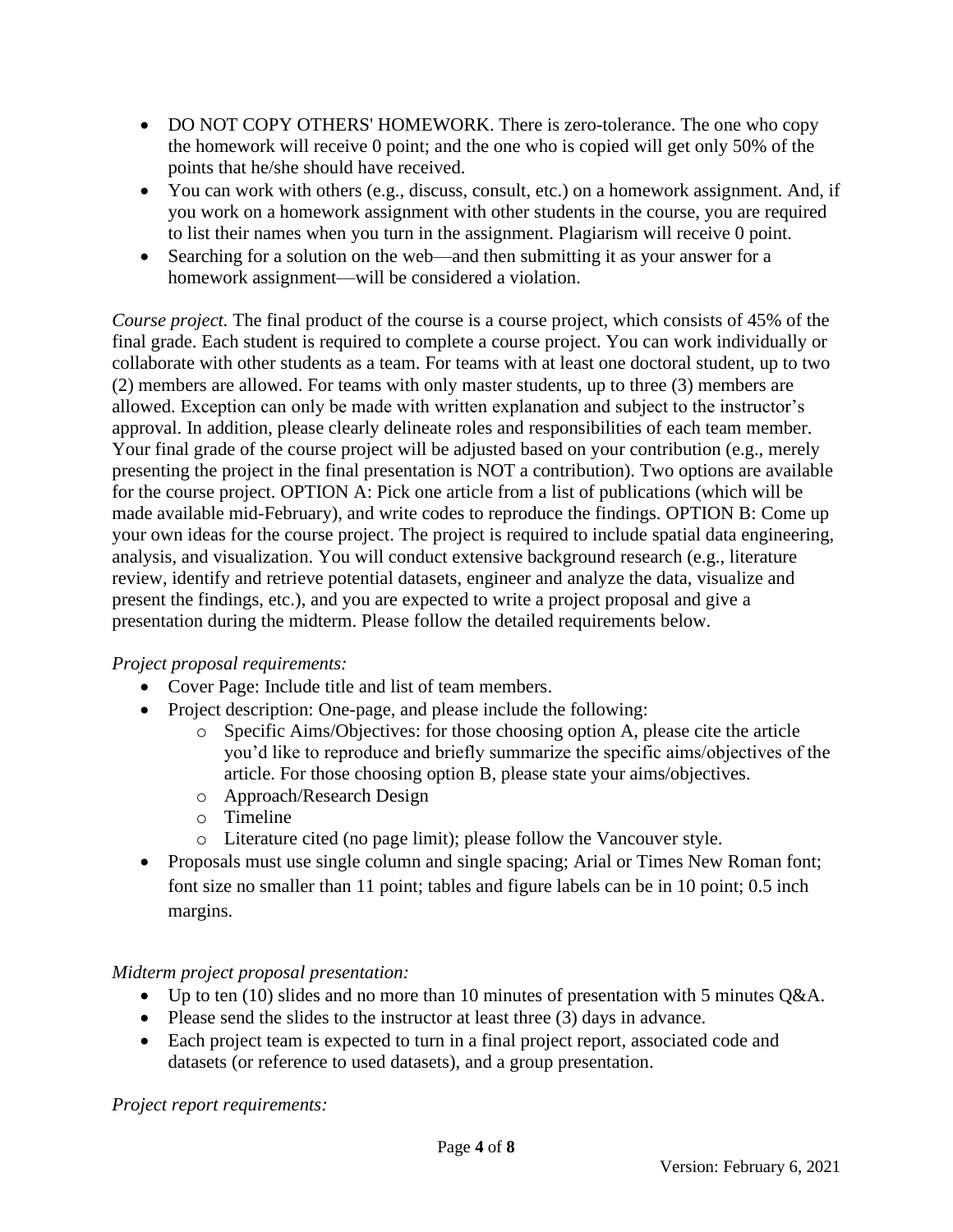- For those choosing option A, the project report should be structured as an R Markdown Notebook, with all the codes, explanations to the codes, and outputs.
- For those choosing option B, the project report can be up to ten (10) pages (including references). Please structure the report to include:
	- o Title (14 point typeface) and names of each team member
	- o Abstract: no more than 250 words summarizing the project.
	- o Introduction: a short background and objective(s) of the study.
	- o Methods: design, setting, dataset, approaches, and main outcome measurements.
	- o Results: key findings and visualizations
	- o Discussion: key conclusions with direct reference to the implications of the methods and/or results.
	- o References: please follow the Vancouver style.

### *Final project presentation:*

- Up to fifteen (15) slides and no more than 15 minutes of presentation with 5 minutes Q&A.
- Please send the slides to the instructor at least three (3) days in advance.

### *Point system.*

| Points       | 93-      | $90-$ | 87<br>$\overline{\phantom{a}}$ | $83-$ | $80-$     | 77<br>$\prime$ - | $73-$ | $70-$ |      | 03- | $60-$ | <60     |
|--------------|----------|-------|--------------------------------|-------|-----------|------------------|-------|-------|------|-----|-------|---------|
| earned       | $100 \,$ | 92    | 89                             | 86    | 82        | 79               | 76    | 72    | 69   | 66  | 62    |         |
| Letter grade |          | Az    | B+                             |       | <u>ь-</u> |                  |       | . L   |      |     |       |         |
| Grade points | 4.0      | 3.67  | 3.33                           | 3.0   | 2.67      | 2.33             | 2.0   | 1.67  | 1.33 |     | 0.67  | $0.0\,$ |

For greater detail on the meaning of letter grades and university policies related to them, see the Registrar's Grade Policy regulations at:<http://catalog.ufl.edu/ugrad/current/regulations/info/grades.aspx>

# **Student Expectations, Roles, and Opportunities for Input**

*Expectations Regarding Course Behavior.* Please come to class on time and be prepared to stay until the time scheduled as the end of class. We think your investment in the degree is worth maximizing your in-class experience, and we expect to provide materials that utilize the full, scheduled class times. The use of cell phones is not permitted. Please turn them off or, if you expect urgent calls, set them to "vibrate." Please do not engage in "side conversations" while the instructor or a presenter is leading the class. If the material is unclear, other students are likely to have a similar question; you are strongly encouraged to ask in-class questions so that all students may benefit from the discussion.

*Communication Guidelines.* Assistance with course material is available during scheduled office hours or by appointment. Emailed questions are also welcome, and we aim to address all such inquiries within 24 hours of receipt (or on Monday if the email was sent on Friday). Please do not re-send the same question until the appropriate time frame has elapsed (24 hours or end of day Monday for emails sent on Friday). Student success and understanding is of the utmost importance, so each email receives careful consideration.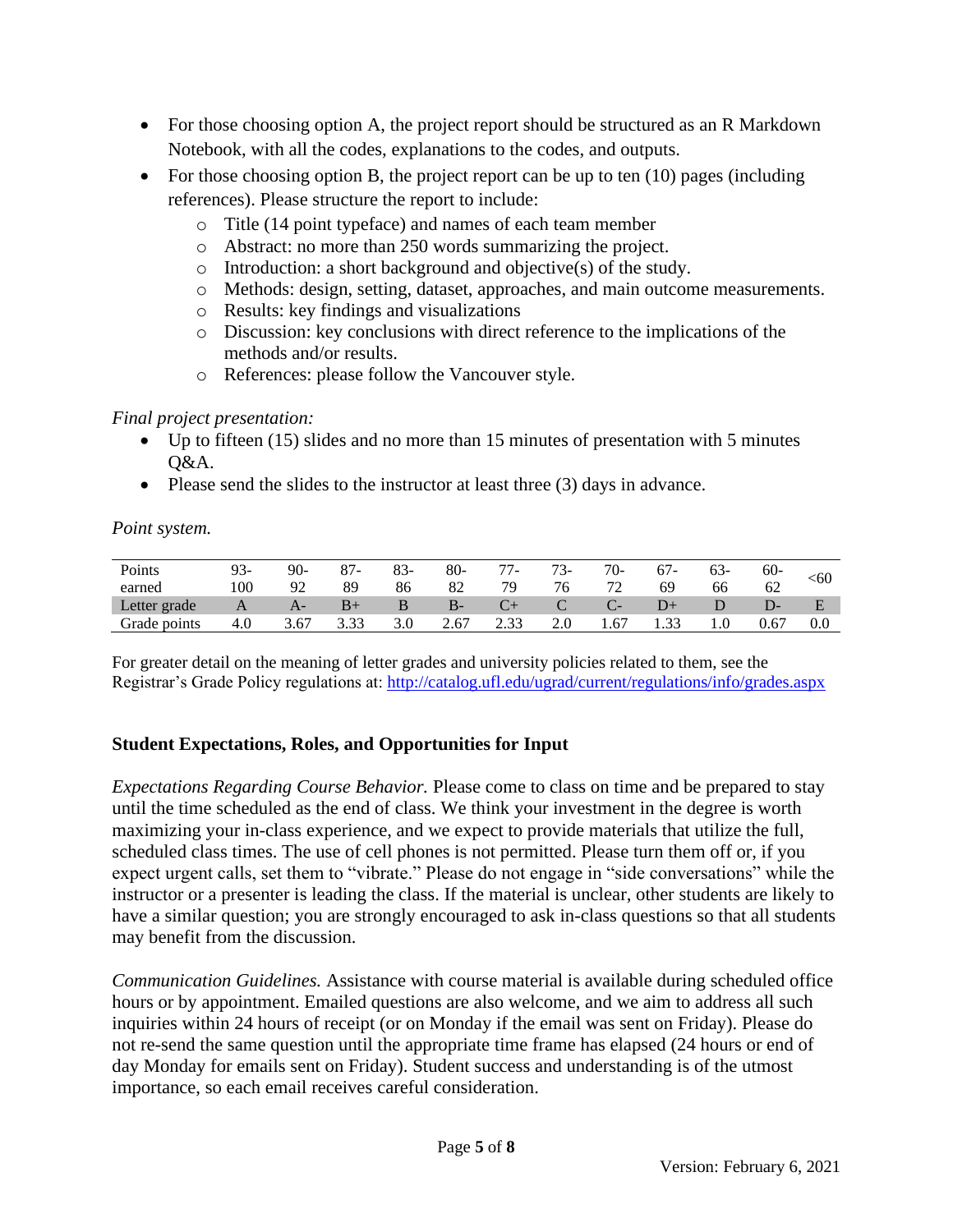*Academic Integrity.* Students are expected to act in accordance with the University of Florida policy on academic integrity. As a student at the University of Florida, you have committed yourself to uphold the Honor Code, which includes the following pledge:

"We, the members of the University of Florida community, pledge to hold ourselves and our peers to the highest standards of honesty and integrity."

You are expected to exhibit behavior consistent with this commitment to the UF academic community, and on all work submitted for credit at the University of Florida, the following pledge is either required or implied:

"On my honor, I have neither given nor received unauthorized aid in doing this assignment."

It is your individual responsibility to know and comply with all university policies and procedures regarding academic integrity and the Student Honor Code. Violations of the Honor Code at the University of Florida will not be tolerated. Violations will be reported to the Dean of Students Office for consideration of disciplinary action. For additional information regarding Academic Integrity, please see Student Conduct and Honor Code or the Graduate Student Website for additional details:

- <https://www.dso.ufl.edu/sccr/process/student-conduct-honor-code/>
- <http://gradschool.ufl.edu/students/introduction.html>

Please remember cheating, lying, misrepresentation, or plagiarism in any form is unacceptable and inexcusable behavior.

*Online Faculty Course Evaluation Process.* Students are expected to provide feedback on the quality of instruction in this course by completing online evaluations at [https://evaluation.ufl.edu.](https://evaluation.ufl.edu/) Students will be given specific times when the evaluations can be made. Summary results of these assessments are available to students at [https://evaluations.ufl.edu/results/.](https://evaluations.ufl.edu/results/)

It is very important to me that you are able to develop a set of data engineering tools in this course that you will find useful in your career. Naturally, the presentation of some tools may be stronger than others. Your feedback on this issue is extremely valuable to me; please feel free to comment on what strategies worked and which might be improved, as I will modify future versions of this course to leverage such knowledge of strengths and weaknesses. As an additional consideration, these evaluations are also useful at the University level, as they are examined in the context of faculty tenure and promotion procedures.

# **On Campus Face-to-Face**

We will have face-to-face instructional sessions to accomplish the student learning objectives of this course. In response to COVID-19, the following policies and requirements are in place to maintain your learning environment and to enhance the safety of our in-classroom interactions.

• You are required to wear approved face coverings at all times during class and within buildings. Following and enforcing these policies and requirements are all of our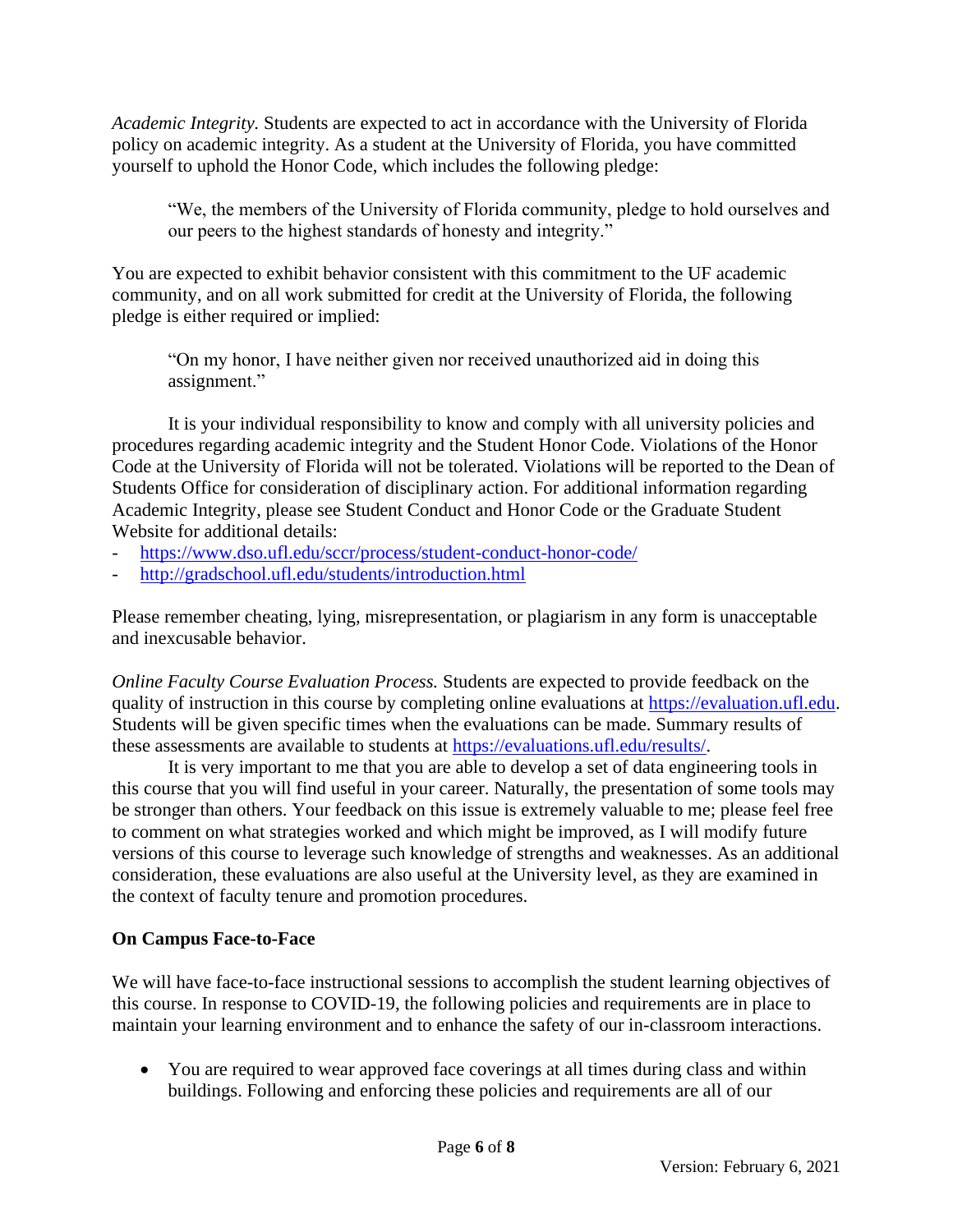responsibility. Failure to do so will lead to a report to the Office of Student Conduct and Conflict Resolution.

- This course has been assigned a physical classroom with enough capacity to maintain physical distancing (6 feet between individuals) requirements. Please utilize designated seats and maintain appropriate spacing between students. Please do not move desks or stations.
- Sanitizing supplies are available in the classroom if you wish to wipe down your desks prior to sitting down and at the end of the class.
- Follow your instructor's guidance on how to enter and exit the classroom. Practice physical distancing to the extent possible when entering and exiting the classroom.
- If you are experiencing COVID-19 symptoms [\(https://www.cdc.gov/coronavirus/2019](https://urldefense.proofpoint.com/v2/url?u=https-3A__www.cdc.gov_coronavirus_2019-2Dncov_symptoms-2Dtesting_symptoms.html&d=DwMFaQ&c=sJ6xIWYx-zLMB3EPkvcnVg&r=2eqnalQIUE0hidnDPZGPPg&m=wMxzNN5yzS4aCabR9rleZtoPi63GZgYCd_AAluVIC6A&s=oJ4khddXMzhMscczQdr_FjKeCOf4o2x-Fy9V9TAfSIw&e=) [ncov/symptoms-testing/symptoms.html\)](https://urldefense.proofpoint.com/v2/url?u=https-3A__www.cdc.gov_coronavirus_2019-2Dncov_symptoms-2Dtesting_symptoms.html&d=DwMFaQ&c=sJ6xIWYx-zLMB3EPkvcnVg&r=2eqnalQIUE0hidnDPZGPPg&m=wMxzNN5yzS4aCabR9rleZtoPi63GZgYCd_AAluVIC6A&s=oJ4khddXMzhMscczQdr_FjKeCOf4o2x-Fy9V9TAfSIw&e=), please use the UF Health screening system [\(https://coronavirus.ufhealth.org/screen-test-protect/covid-19-exposure-and-symptoms](https://coronavirus.ufhealth.org/screen-test-protect/covid-19-exposure-and-symptoms-who-do-i-call-if/)[who-do-i-call-if/\)](https://coronavirus.ufhealth.org/screen-test-protect/covid-19-exposure-and-symptoms-who-do-i-call-if/) and follow the instructions on whether you are able to attend class.
	- Course materials will be provided to you with an excused absence, and you will be given a reasonable amount of time to make up work [\(https://catalog.ufl.edu/UGRD/academic-regulations/attendance-policies/\)](https://catalog.ufl.edu/UGRD/academic-regulations/attendance-policies/).

### **Online Synchronous Sessions:**

Our class sessions may be audio visually recorded for students in the class to refer back and for enrolled students who are unable to attend live. Students who participate with their camera engaged or utilize a profile image are agreeing to have their video or image recorded. If you are unwilling to consent to have your profile or video image recorded, be sure to keep your camera off and do not use a profile image. Likewise, students who un-mute during class and participate orally are agreeing to have their voices recorded. If you are not willing to consent to have your voice recorded during class, you will need to keep your mute button activated and communicate exclusively using the "chat" feature, which allows students to type questions and comments live. The chat will not be recorded or shared. As in all courses, unauthorized recording and unauthorized sharing of recorded materials is prohibited.

### **Support Services**

*Accommodations for Students with Disabilities.* If you require classroom accommodation because of a disability, you must register with the Dean of Students Office [http://www.dso.ufl.edu](http://www.dso.ufl.edu/) within the first week of class. The Dean of Students Office will provide documentation of accommodations to you, which you must then give to me as the instructor of the course to receive accommodations. Please make sure you provide this letter to me by the end of the second week of the course. The College is committed to providing reasonable accommodations to assist students in their coursework.

*Counseling and Student Health.* Students sometimes experience stress from academic expectations and/or personal and interpersonal issues that may interfere with their academic performance. If you find yourself facing issues that have the potential to or are already negatively affecting your coursework, you are encouraged to talk with an instructor and/or seek help through University resources available to you.